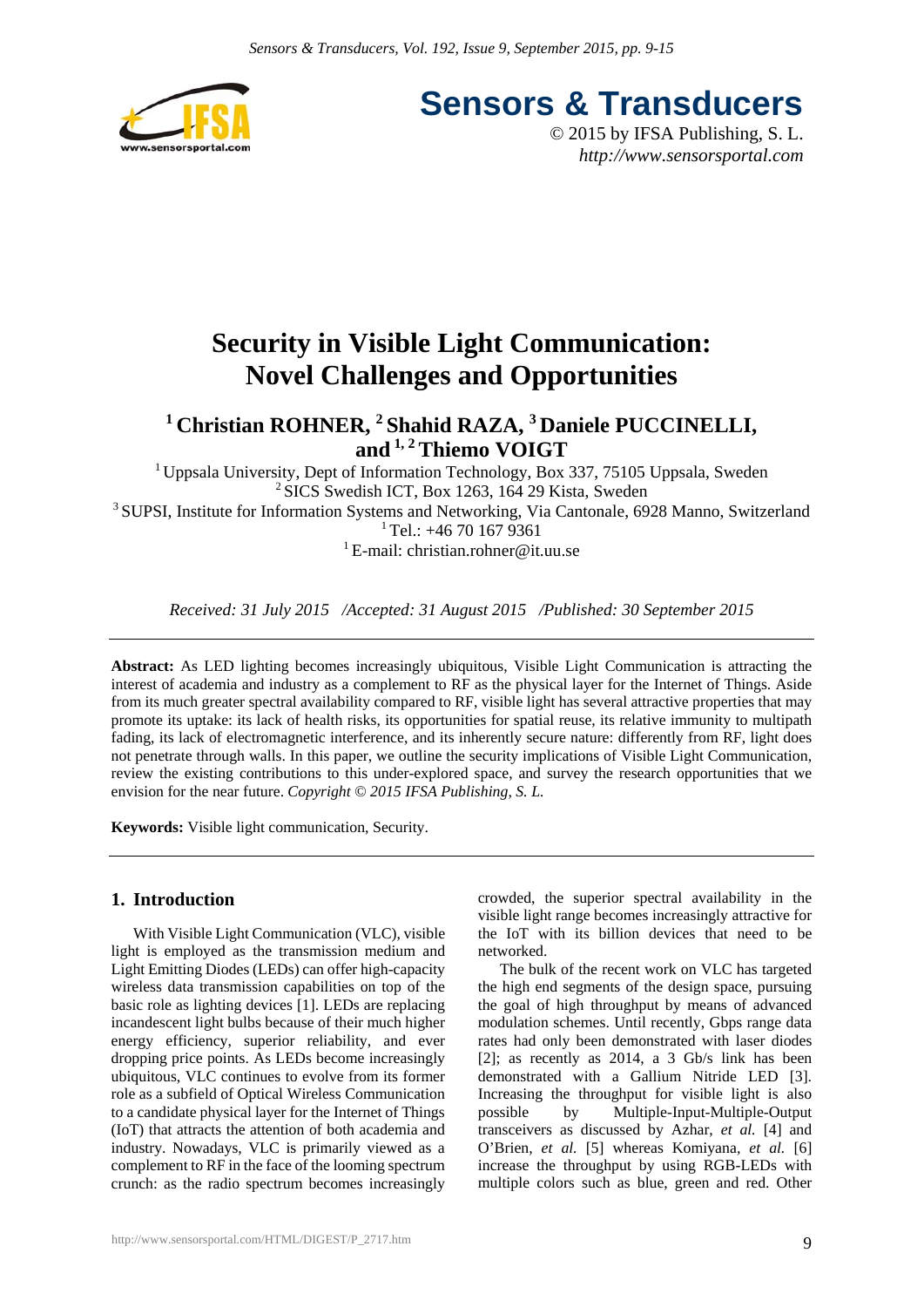authors have explored low-end communication links between resource-constrained devices, using simple LEDs for transmission and LEDs or photodiodes for reception [7-8]. Furthermore, smartphone-based VLC between a screen and a camera has also been explored in recent years [9-11]. At the application layer we have a number of interesting approaches making use of visible light ranging from indoor localization [12-13] to underwater networking with light [14]. Localisation is a key enabler of the IoT as many IoT applications require accurate localization information.

Visible light has several key properties that we review in Section II; while its spectral availability is certainly the main reason behind the growing interest in VLC, the inherent security that stems from the spatial confinement of light beams is arguably the most captivating difference with respect to RF and, quite possibly, the most underrated. In fact, at the time of writing, there are only a few studies that address security in visible light communication. Mostafa and Lutz address secure VLC link at the physical layer [15] by investigating the achievable secrecy rates for of the Gaussian wiretap channel. Zhang*, et al.* [16] propose a secure system for barcode-based VLC, i.e., for secure transmission between a screen and a camera. For supporting a secure data exchange, the system requires a fully duplex VLC channel.

In this paper, we outline the security implications of visible light and we survey the opportunities for VLC security research that arise in the IoT realm. The remainder of the paper is organized as follows. In Section 2, we present the physical layer properties of visible light. Section 3 discusses how to secure visible light communication whereas the following Section 4 takes up security implications of visible light communication. Finally, Section 5 concludes the paper.

## **2. Physical Layer Properties of Visible Light**

VLC was already a key communication tool long before the digital revolution of the past century. Alexander Graham Bell's photophone, patented in 1880, predated Guglielmo Marconi's wireless radio by over 15 years before carried human speech by way of mechanically modulated sunlight. Today's fiberoptic communications networks are based on pulsed light transmitted via glass fibers. IBM Zurich built an optical wireless system as early as the early 1980s, but the technology failed to take off owing to the lack of demand (the Internet was still in its infancy). When wireless communication took off in the 1990s, RF was the wireless medium of choice.

Now that the tightly regulated RF spectrum is getting increasingly crowded, VLC is gaining appeal as a much needed alternative to RF for Internet connectivity. VLC's attractiveness is largely due to the availability of approximately 670 THz of free unlicensed spectrum, which means that very high data rates may be achieved with VLC and, even more importantly, that VLC offers a viable solution to alleviate the spectrum crunch. At the same time, the rise of VLC is also being fueled by the massive uptake of Light Emitting Diodes (LEDs), which are replacing incandescent illumination solutions due to their comparatively high energy efficiency and ever decreasing price points.

The key features of VLC that are advantageous compared to RF and that make VLC an attractive infrastructure for the IoT are:

• Spectral availability (10,000 times larger than RF's with an area spectral efficiency (bits/s/ $m<sup>2</sup>$ ) that is 1,000 greater [17]);

• Free unlicensed spectrum;

• Inherent security due to spatial confinement of light beams (light does not penetrate through walls);

• Spatial reuse opportunities, also due to spatial confinement;

• Immunity to multipath fading;

• Due to the limited Field of View of LEDs, VLC is inherently more directional than RF, and today's commodity hardware may be largely regarded as directional;

• The properties above also enable accurate localization [12-13] and gesture recognition based on visible light [43];

• Non-line-of-sight communication is possible thanks to diffused reflection, provided that the receiver has sufficient sensitivity to detect it;

• Lack of electromagnetic interference;

• Lack of health risks [18].

Most of the academic research on VLC has targeted the high-end portion of the design space, focusing on the achievement of high data rates. Resource-hungry high-end VLC systems have been investigated extensively in a relatively large body of work that has focused on Physical Layer advancements [19-21]. Energy efficiency has not been treated as a first-order problem because the idea is to piggyback on solid state lighting systems so that the communication footprint is negligible compared to the overall lighting footprint. At the time of writing, the provision of Internet connectivity is the most widely cited application of VLC. Dubbed LiFi, VLC-based Internet connectivity is particularly suitable to any application that requires lots of downlink bandwidth and minimal upstream capacity, such as those video/audio download/streaming applications that are taking a massive toll on cellular capacity. The typical architecture is based on Power Line Communication systems to deliver data to light fixtures for VLC forwarding to end devices. This is a particularly advantageous way to offer Internet connectivity in locales where RF is off limits, such as airplanes, operating theaters in hospitals, and hazardous factory environments.

In recent years, the huge potential of optical wireless communication for in-house networking has been practically demonstrated in the EU-funded project OMEGA, achieving rates in the order of Gbps with laser diodes [2]. Data rates of the order of hundreds of Mbps can be achieved with white LEDs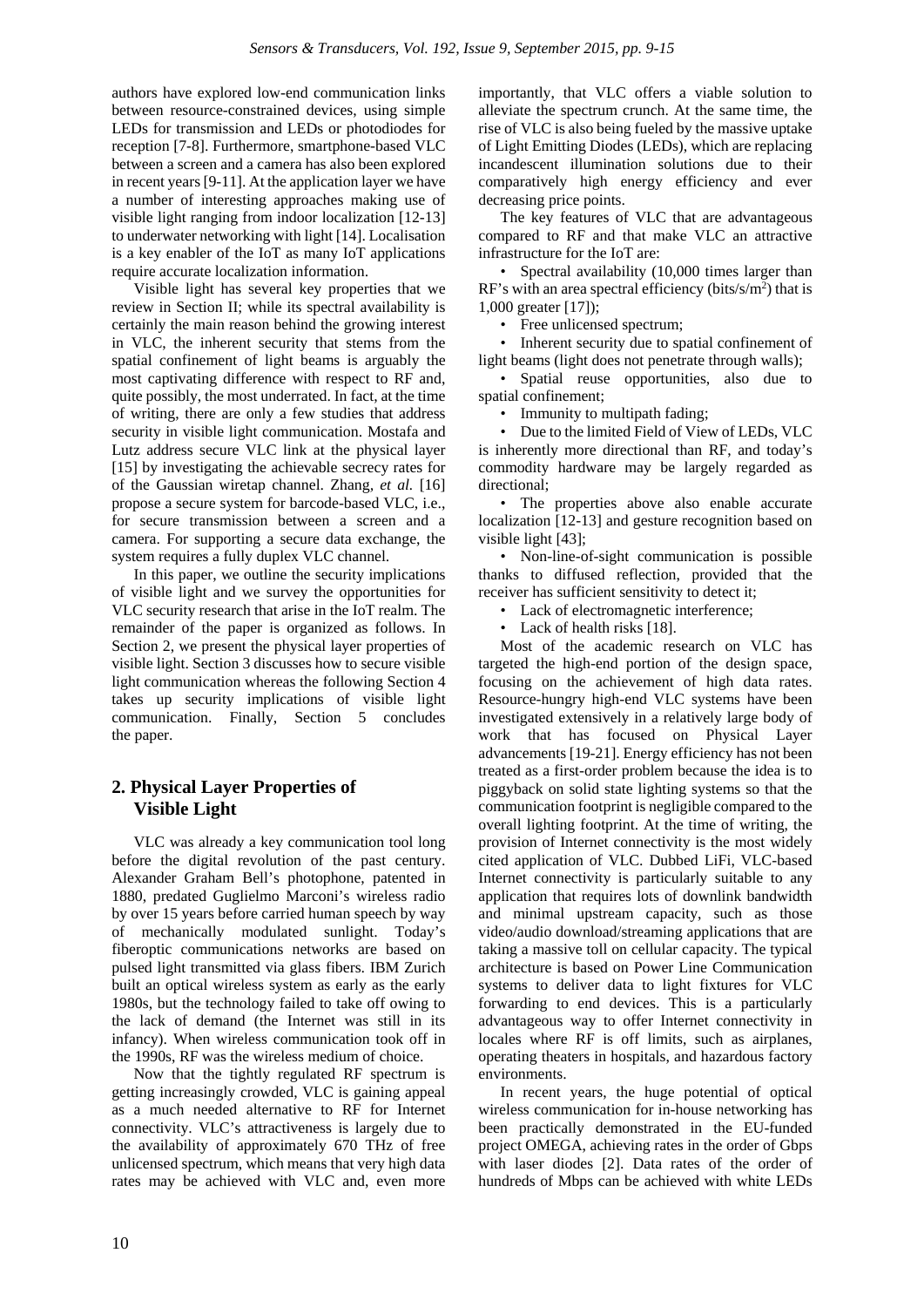by way of resource-rich hardware with strong computational capabilities [22]. Due to the rising popularity of VLC, the IEEE has recently published a VLC standard for local area networks (IEEE 802.15.7) that defines the Physical and Medium Access layers for short range wireless optical communication using visible light [23] in point-to-point communication scenarios, which have been the primary target of all research efforts in this space thus far and that also present the first step towards VLC as an infrastructure for the IoT.

## **3. Securing Visible Light Communication**

In real-world Internet of Things deployments, wireless communication is usually protected against unauthorized access to the wireless medium, modification of messages, eavesdropping, and replay attacks. Authentication security services confirm the identity of an entity and grant access to the wireless medium. Confidentiality services ensure that only the participating devices understand the contents of messages. Integrity services ensure that the data is not modified while in transit. Last but not least, freshness security services validate that the received data is not a reply of previously received message but that it belongs to the current secure session. There exist three well-known security mechanisms that can be used to protect VLC: proximity-based protection, steganographic protection, and cryptographic protection. These solutions provide security in fundamentally different ways; the choice of any of these solutions for a real-world deployment depends on the application's security requirements.

#### **3.1. Proximity-based Protection**

Proximity-based protection relies on the directionality properties of visible light and the inherent confinement of light beams within enclosed spaces; these properties may be exploited to restrict the communication coverage to a specific area. Finegrained control of light characteristics can limit the flow of communication in a restricted proximity. Such a security solution is acceptable in physically protected environments that offer snoop-free line-ofsight communication. Examples of such environments are enclosed spaces such as rooms and vehicles. Cui, *et al.* [24] discuss some of the key issues in line-ofsight VLC system design.

Ensuring a snoop-free confinement of light signal to a particular source is an open research challenge and having such guarantees offers novel applications and opportunities such as VLC-based access control.

#### **3.2. Steganographic Protection**

Steganography aims to protect the communication by hiding a message within another message. A possible steganographic protection is hiding secret communication in existing illumination. Unlike cryptographic protection, stenographically protected messages do not seek attention, e.g., from the NSA, and easily pass casual scrutiny. In a typical steganographic protection scheme, the communicating end points share a secret that describes how data is concealed. Steganography mainly addresses confidentiality, but not authentication and integrity. Nevertheless, it is hard for an attacker (without knowing the shared secret) to breach integrity unless the attacker modifies the entire message and hereby also modifies the hidden message. However, if the confidentiality is compromised, the integrity is also compromised since an attacker can identify and alter the hidden message. This is not the case in cryptography. Providing steganographic protection by hiding secret light signals in existing VLC is worth investigating especially for devices that have limited processing and memory resources and cannot afford to run complex and expansive cryptographic operations.

## **3.3. Cryptographic Protection and Key Generation**

Unlike steganography, cryptography offers most security services including confidentiality (encryption/decryption), integrity (with hashing and message integrity codes), and authentication (identity validation). In the case of VLC, cryptographic protection can be applied at different layers. The IEEE 802.15.7 standard for VLC already provides confidentiality and integrity security services at the MAC layer. The security is optional and no key management is specified in 802.15.7; however, standardization efforts are being carried out in the new IEEE 802.15.9 WG to provide key management for 802.15.4 and 802.15.7. Schmid, *et al.* [7] provide MAC and physical layers for LED-to-LED VLC networks but propose the implementation of security at the upper layers.

Modern cryptographic protection mainly relies on secret keys and all other operations are known, i.e., security through obscurity is avoided. Key management, however, is one of the hardest problems in cryptography. Solutions have been proposed that exploit the properties of wireless channels to generate keys to secure wireless links [25-26]. For instance, it is possible to exploit channel reciprocity, whereby two closely located receivers experience the same signal envelope in the absence of interference [27]. Since practical channels are never immune to interference, a technique is presented in [25] that does not require identical signal envelopes for the communicating terminals, but only matching deep fades, which are immune to reasonable levels of interference.

Because the light carrier wavelength is much smaller than the area of the photodetector, VLC is immune to fast fading and is only subject to slow fading in the form of path loss and log-normal shadowing [1]. Because of VLC's relative immunity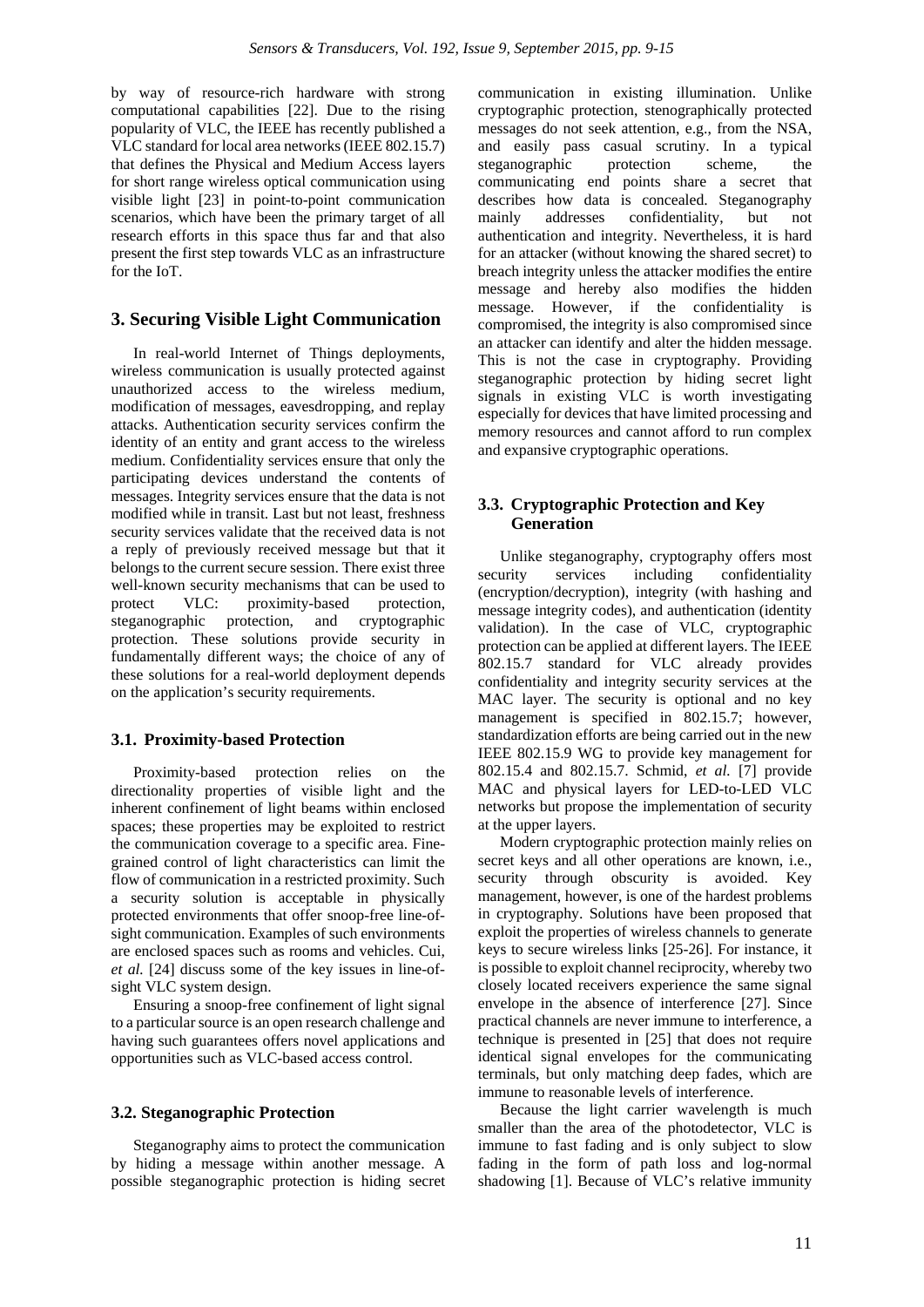to multi-path fading compared to RF, the effectiveness of schemes based on channel reciprocity for VLC must be thoroughly investigated. In the case of systems using both VLC and RF, it is possible to use the radio for key generation, and then use the generated keys for VLC.

### **3.4. Chaffing and Winnowing**

In addition to the three methods explained above for VLC protection, a less known security mechanism called chaffing and winnowing [28] can also be used. It offers confidentiality and authentication services but without requiring any encryption/decryption. It uses shared key and Message Authentication Codes (MACs) to provide authentication and uses the same MACs to offer confidentiality. For confidentiality, it breaks the message into smaller packets and assigns a serial number to each packet. The sender sends the valid packets as well as chaffs (fake packets) that have a valid serial number and message format but a bogus MAC. The receiver records all the packets that have valid MACs and immediately discards the packets that have invalid MACs; this process is called winnowing. The receiver can assemble the valid packets and recover the secret message. While this technique is underused nowadays, it may be worth to investigate the use of chaffing and winnowing in VLC. Steganography and chaffing and winnowing are alternative candidates in situations where export control or other circumstances hinder the use of cryptography.

## **4. VLC Security: Attacks and Opportunities**

In this section we highlight opportunities and attacks in the context of VLC security. Opportunities arise through the use of VLC as out-of-band or sidechannel, and the physical properties of light. Attacks known from radio communication get a different flavor in VLC, mainly because of the restricted Field of View of LEDs. This includes jamming, a denial-ofservice attack that is a particular threat to missioncritical IoT systems that must deliver data timely.

## **4.1. Authentic Channels**

An interesting concept in visible light communication are visual channels enabled by the transmission between a screen and a camera. These allow users to recognize and verify the captured scene. Visual channels can be used as a secure out-of-band channel for intuitive pairing of devices using twodimensional barcodes, displayed by (or affixed to) at least one of the devices. The barcode represents

Visual channel are considered resilient against active attacks such as man-in-the-middle attacks, and have the property that active attacks are easily detected by the user. The idea of encoding cryptographic information into barcodes was first proposed by Hanna [29] as well as Gehrmann, *et al.* [30]. This work has be generalized into the concept of visual channels by McCune in his work 'Seeing-isbelieving' [31]. Saxena, *et al.* [32] extends the Seeingis-believing system to achieve mutual authentication using just a unidirectional visual channel, and using visual channel authentication even on devices with limited displaying capabilities (e.g., LEDs). The ability to provide an authentic channel is unique to VLC and is not available in radio communication.

## **4.2. Out-of Band Channels**

Out-of-band channels are an important tool to establish security in general, and have been used in particular for authentication purpose [33]. For example, receiving the same (or complementary) information through independent channels imply higher probabilities for message authentication. The potential ubiquity of VLC makes it an ideal candidate to complement a radio communication channel for security purposes, for instance to distribute public keys or a fingerprint thereof to check the authenticity of key material received over the primary communication channel.<sup>1</sup>

#### **4.3. Multiple VLC Channels**

VLC scenarios often include several light sources, potentially offering multiple (out-of-band) channels. If operated interference-free and possibly directed, VLC could create zones in which subsets of the sources can be received. From a security perspective, such zones could be combined with network coding [34] or threshold secret sharing schemes [35] where T out of N linear combinations of data are needed to reconstruct it. This can be used to either increase the probabilities for message authentication (see Section IV-B), to make data only accessible in certain spatial zones, or to require the user to move around in a room to collect the necessary information to re-construct the data.

Visible light has the property that the effective intensity of light is additive that is, light from different sources will add upp at the receiver. The received signal will therefore be unique for the location. Besides of being used for localization, this property has been leveraged for distance bounding [36] or key generation [37] in radio communication. Although multi-path fading and dispersion are expected to be

1

<sup>1</sup> a.k.a. multi-factor authentication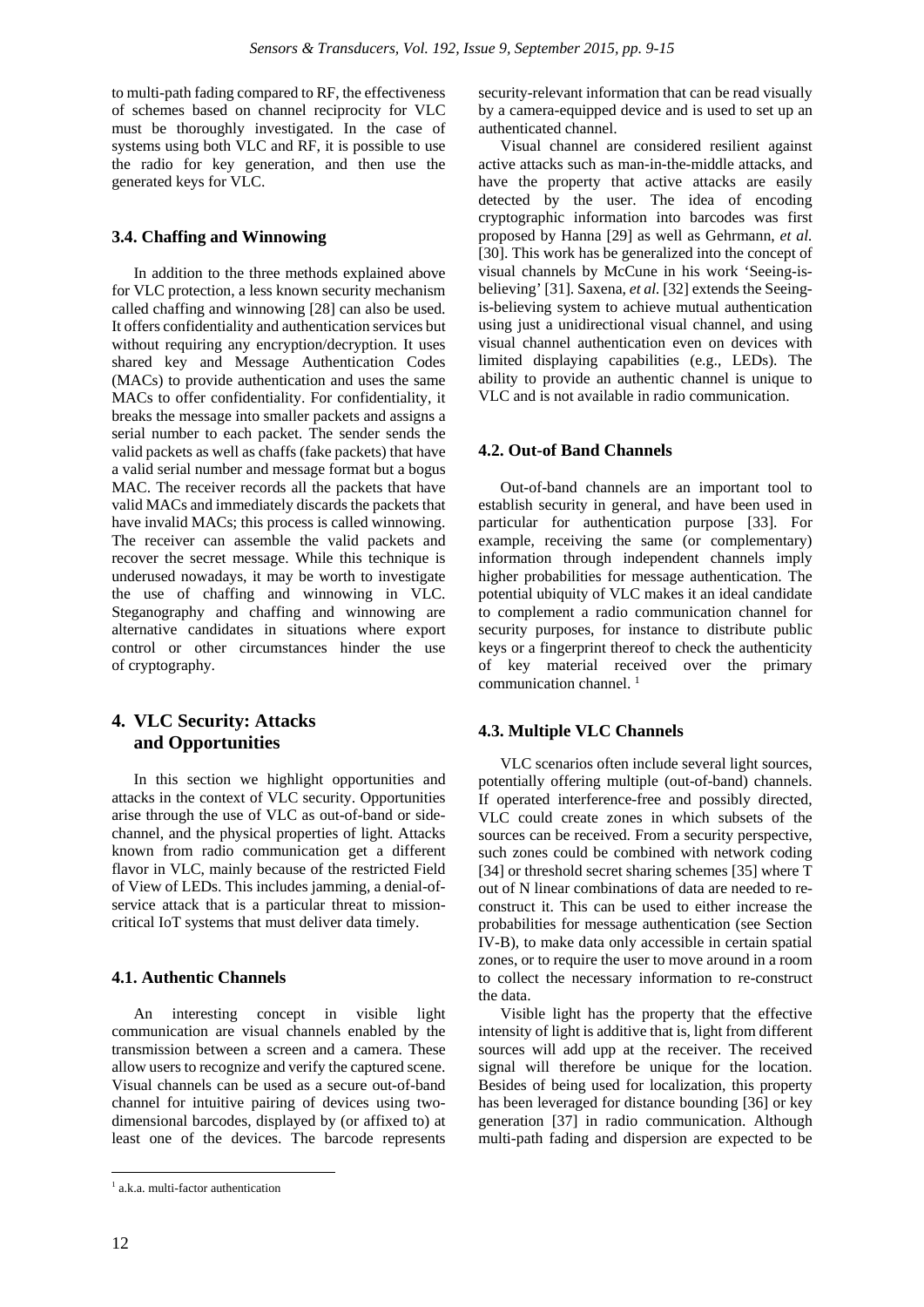much smaller in VLC, direct on-off modulations will result in distinct timing patterns that can be used for this purpose.

### **4.4. Denial-of-Service**

Denial-of-service attacks based on jamming are relatively straightforward to perform on many wireless networks [38]. In particular, low-power radios are notoriously easy to jam even without sophisticated hardware support [39]. There exist approaches to guard low-power radio networks from malicious traffic. In [40], for instance, a central unit detects and corrupts malicious packets so they are not accepted by the unit under attack. Note that this approach, however, can only detect jamming without preventing it [41]. Another option is to detect and map jammed areas to reroute the traffic around these areas [42], but this is only applicable for larger networks.

As discussed in Section II today's VLC can be regarded as directional which makes it easier to defend against the equivalent of jamming attacks on lowpower radios. Fig. 1 presents a scenario where an attacker tries to disturb the sink node from receiving a packet. Note that in this scenario we assume that the attacker uses a directional light source. Furthermore, we assume the attacker knows the position of the node against which it launches the attack, and is therefore able to aim the light beam accurately. Jamming attacks on low-power radios do not need such information and are hence easier to launch. Once the attack is detected, the node under attack could physically shield itself from the attack and a multi-hop visible light network<sup>2</sup> could reroute to deliver information via other nodes to the intended sink as shown in Fig. 1. In networks where transmissions are less directional as is the case for most RF communication that often use omnidirectional antennas, shielding in a similar manner would be much more difficult.



**Fig. 1.** Visible light DoS defense via shielding and rerouting.

 $\overline{a}$ 

While in the discussion above we make use of transmitter's directionality to defend against denialof-service, the same properties also cause problems. For example, as mentioned above, jamming attacks on low-power radio networks can be detected [41]. Due to the multi-path effects and the inherent broadcast nature of radio traffic, a jamming attack on one or several hosts can easily be detected by other nodes that would also experience a higher energy level in the radio channel. These nodes can then take actions such as re-routing of traffic. With today's directional VLC channels, however, it might not be as straightforward to understand that one or several nodes are exposed to a jamming attack. For example, even light sensors close to the host under attack might not recognize an ongoing attack even though a human present in the same room might be able observe such an attack.

## **5. Conclusions**

Thanks to the massive uptake of LEDs for illumination as well as the fear of the RF spectrum crunch, VLC has recently emerged as a hot research area and complement to RF as infrastructure for the IoT. Nevertheless, VLC security has only been investigated in a few studies. In this paper, after reviewing the key properties that make VLC fundamentally different from RF, we have surveyed various solutions from the wired/RF security literature that may be employed successfully to secure VLC. Moreover, we have delved into a survey of opportunities for security research that arise from the uptake of VLC, and we have reasoned about how attacks against VLC may fare. We hope that this paper will serve to stimulate future investigations in VLC security research, which remains an under-explored space whose strategic importance is bound to grow as VLC research and development efforts continue to gain momentum in the IoT realm.

### **References**

- [1]. S. Dimitrov, H. Haas, Principles of LED Light Communications, *Cambridge University Press*, 2015.
- [2]. OMEGA, the Home Gigabit Access project, http://www.ict-omega.eu.
- [3]. D. Tsonev, H. Chun, H. Rajbhandari, J. McKendry, S. Videv, E. Gu, M. Haji, S. Watson, A. Kelly, G. Faulkner, M. Dawson, H. Haas, D. O'Brien, A 3 Gb/s single-LED OFDM-based wireless VLC link using a gallium nitride µLED, *IEEE Photonics Technology Letters*, Vol. 26, No. 7, 2014, pp. 637-640.
- [4]. A. H. Azhar, T.-A. Tran, D. O'Brien, Demonstration of high-speed data transmission using MIMO-OFDM visible light communications, in *Proceedings of the IEEE Globecom Workshops (GC'10),* 2010, pp. 1052-1056.

<sup>&</sup>lt;sup>2</sup> We expect to see such networks multi-hop VLC networks in the future which requires, however, a redesign of the protocol stack.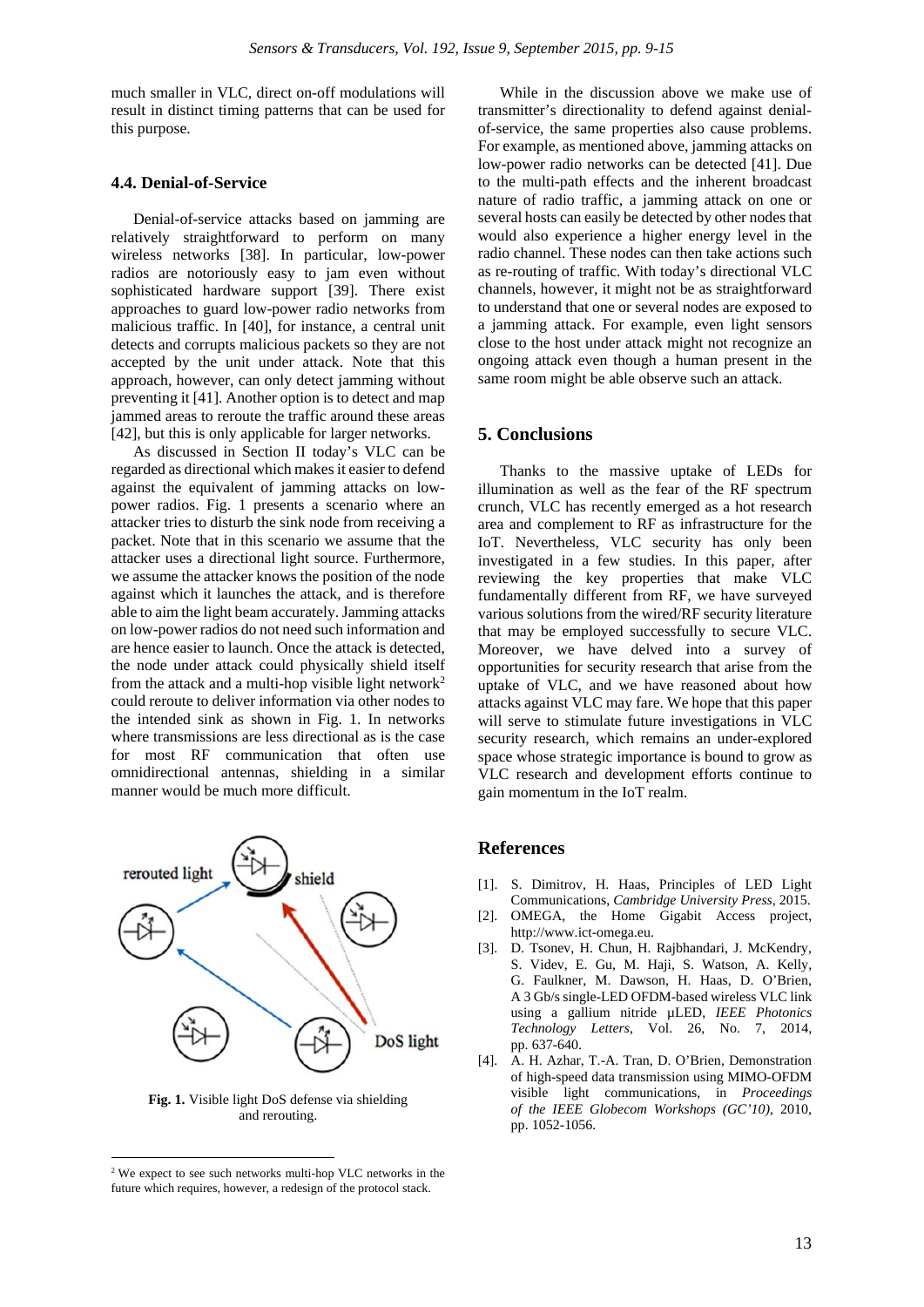- [5]. D. C. O'Brien, S. Quasem, S. Zikic, G. E. Faulkner, Multiple input multiple output systems for optical wireless: challenges and possibilities, in *Proceedings of the SPIE Optics and Photonics. International Society for Optics and Photonics*, Vol. 6304, 2006.
- [6]. T. Komiyama, K. Kobayashi, K. Watanabe, T. Ohkubo, Y. Kurihara, Study of visible light communication system using RGB LED lights, in *Proceedings of the IEEE SICE Annual Conference (SICE)*, 2011, pp. 1926-1928.
- [7]. S. Schmid, G. Corbellini, S. Mangold, T. R. Gross, LED-to-LED visible light communication networks, in *Proceedings of the Fourteenth ACM International Symposium on Mobile Ad Hoc Networking and Computing (MobiHoc'13)*, 2013, pp. 1-10.
- [8]. D. Giustiniano, N. O. Tippenhauer, S. Mangold, Lowcomplexity visible light networking with LED-to-LED communication, *IFIP Wireless Days'12*, Dublin, Ireland, Nov. 2012, pp. 1-8.
- [9]. T. Hao, R. Zhou, G. Xing, COBRA: color barcode streaming for smartphone systems, in *Proceedings of the 10th International Conference on Mobile Systems, Applications, and Services*, 2012, pp. 85-98.
- [10]. W. Hu, J. Mao, Z. Huang, Y. Xue, J. She, K. Bian, G. Shen, Strata: Layered coding for scalable visual communication, in *Proceedings of the 20<sup>th</sup> Annual International Conference on Mobile Computing and Networking (MobiCom'14),* ACM, 2014, pp. 79-90.
- [11]. A. Wang, S. Ma, C. Hu, J. Huai, C. Peng, G. Shen, Enhancing reliability to boost the throughput over screen-camera links, in *Proceedings of the 20th Annual International Conference on Mobile Computing and Networking (MobiCom'14),* 2014, pp. 41-52.
- [12]. P. Hu, L. Li, C. Peng, G. Shen, F. Zhao, Pharos: enable physical analytics through visible light based indoor localization, in *Proceedings of the Twelfth ACM Workshop on Hot Topics in Networks*, 5, 2013, pp. 1-7.
- [13]. L. Li, P. Hu, C. Peng, G. Shen, F. Zhao, Epsilon: A visible light based positioning system, in *Proceedings of the 11th USENIX Symposium on Networked Systems Design and Implementation (NSDI)*, Seattle, USA, 2014, pp. 331-343.
- [14]. M. Dunbabin, P. Corke, I. Vasilescu, D. Rus, Data muling over underwater wireless sensor networks using an autonomous underwater vehicle, in *Proceedings of the IEEE International Conference on Robotics and Automation* (*ICRA'06*), 2006, pp. 2091-2098.
- [15]. A. Mostafa, L. Lampe, Physical-layer security for indoor visible light communications, in *Proceedings of the IEEE International Conference on Communications (ICC)*, 2014, pp. 3342-3347.
- [16]. B. Zhang, K. Ren, G. Xing, X. Fu, C. Wang, Sbvlc: Secure barcode-based visible light communication for smartphones, in *Proceedings of the IEEE INFOCOM,*  2014, pp. 2661-2669.
- [17]. A. Sevincer, A. Bhattarai, M. Bilgi, M. Yuksel, N. Pal, LIGHTNETs: Smart LIGHTing and Mobile Optical Wireless NETworks, *IEEE Communications Surveys and Tutorials*, Vol. 15, No. 4, 2013, pp. 1-22.
- [18]. M. S. Uddin, J. S. Cha, J. Y. Kim, Y. M. Jang, Mitigation technique for receiver performance variation of multi-color channels in visible light communication, *Sensors*, Vol. 11, No. 6, 2011, pp. 6131-6144.
- [19]. M. Afgani, H. Haas, H. Elgala, D. Knipp, Visible Light Communication Using OFDM, in *Proceedings*

*of the 2nd International Conference on Testbeds and Research Infrastructures for the Development of Networks and Communities (TRIDENTCOM'06)*, Barcelona, Spain, 1–3 March 2006, pp. 129-134.

- [20]. R. Mesleh, H. Elgala, H. Haas, Optical Spatial Modulation, *IEEE/OSA Journal of Optical Communications and Networking*, Vol. 3, No. 3, March 2011, pp. 234-244.
- [21]. S. Dimitrov, S. Sinanovic, H. Haas, Clipping Noise in OFDM-based Optical Wireless Communication Systems, *IEEE Transactions on Communications (IEEE TCOM)*, Vol. 60, No. 4, Apr. 2012, pp. 1072-1081.
- [22]. J. Vucic, C. Kottke, S. Nerreter, K. Langer, J. Walewski, 513Mbit/s visible light communications link based on DMT-modulation of a white LED, *Journal of Lightwave Technology*, Vol. 28, No. 24, Dec. 2010, pp. 3512-3518.
- [23]. IEEE Standard for Local and Metropolitan Area Networks 15.7: PHY and MAC Standard for Short-Range Wireless Optical Communication Using Visible Light, IEEE Standard 802.15.7.
- [24]. K. Cui, G. Chen, Z. Xu, R. D. Roberts, Line-of-sight visible light communication system design and demonstration, in *Proceedings of the IEEE 7th International Symposium on Communication Systems Networks and Digital Signal Processing (CSNDSP'10)*, 2010, pp. 621-625.
- [25]. B. Azimi-Sadjadi, A. Kiayias, A. Mercado, B. Yener, Robust key generation from signal envelopes in wireless networks, in *Proceedings of the 14th ACM Conference on Computer and Communications Security*, Alexandria, VA, USA, 2007, pp. 401-410.
- [26]. S. Jana, S. N. Premnath, M. Clark, S. K. Kasera, N. Patwari, S. V. Krishnamurthy, On the effectiveness of secret key extraction from wireless signal strength in real environments, in *Proceedings of the 15th Annual International Conference on Mobile Computing and Networking (MobiCom'09)*, Beijing, China, Sep. 2009, pp. 321-332.
- [27]. R. Wilson, D. Tse, R. Scholtz, Channel identification: Secret sharing using reciprocity in ultrawideband channels, *IEEE Transactions on Information Forensics and Security*, Vol. 2, No. 3, 2007, pp. 364-375.
- [28]. R. L. Rivest*, et al.*, Chaffing and winnowing: Confidentiality without encryption, *CryptoBytes (RSA Laboratories)*, Vol. 4, No. 1, 1998, pp. 12-17.
- [29]. S. R. Hanna, Configuring security parameters in small devices, [draft-hanna-zeroconf-seccfg-00], 2002.
- [30]. C. Gehrmann, Deliverable Detailed Technical Specification of Mobile Terminal System Security, *SHAMAN*, 2002.
- [31]. J. M. McCune, A. Perrig, M. K. Reiter, Seeing-isbelieving: using camera phones for human-verifiable authentication, in *Proceedings of the IEEE Symposium on Security and Privacy*, 2002, pp. 110-124.
- [32]. N. Saxena, J.-E. Ekberg, K. Kostiainen, N. Asokan, Secure device pairing based on a visual channel, in *Proceedings of the IEEE Symposium on Security and Privacy*, 2006, pp. 313-319.
- [33]. L. M. Feeney, B. Ahlgren, A. Westerlund, A. Dunkels, Spontnet: Experiences in configuring and securing small ad hoc networks, in *Proceedings of the 5th Int'l Workshop on Networked Applicances (IWNA5)*, 2002, pp. 102-106.
- [34]. R. Ahswede, C. Ning, S.-Y. Li, R. Yeung, Network information flow, *IEEE Transactions on Information Theory*, Vol. 46, No. 4, 2000, pp. 1204-1216.